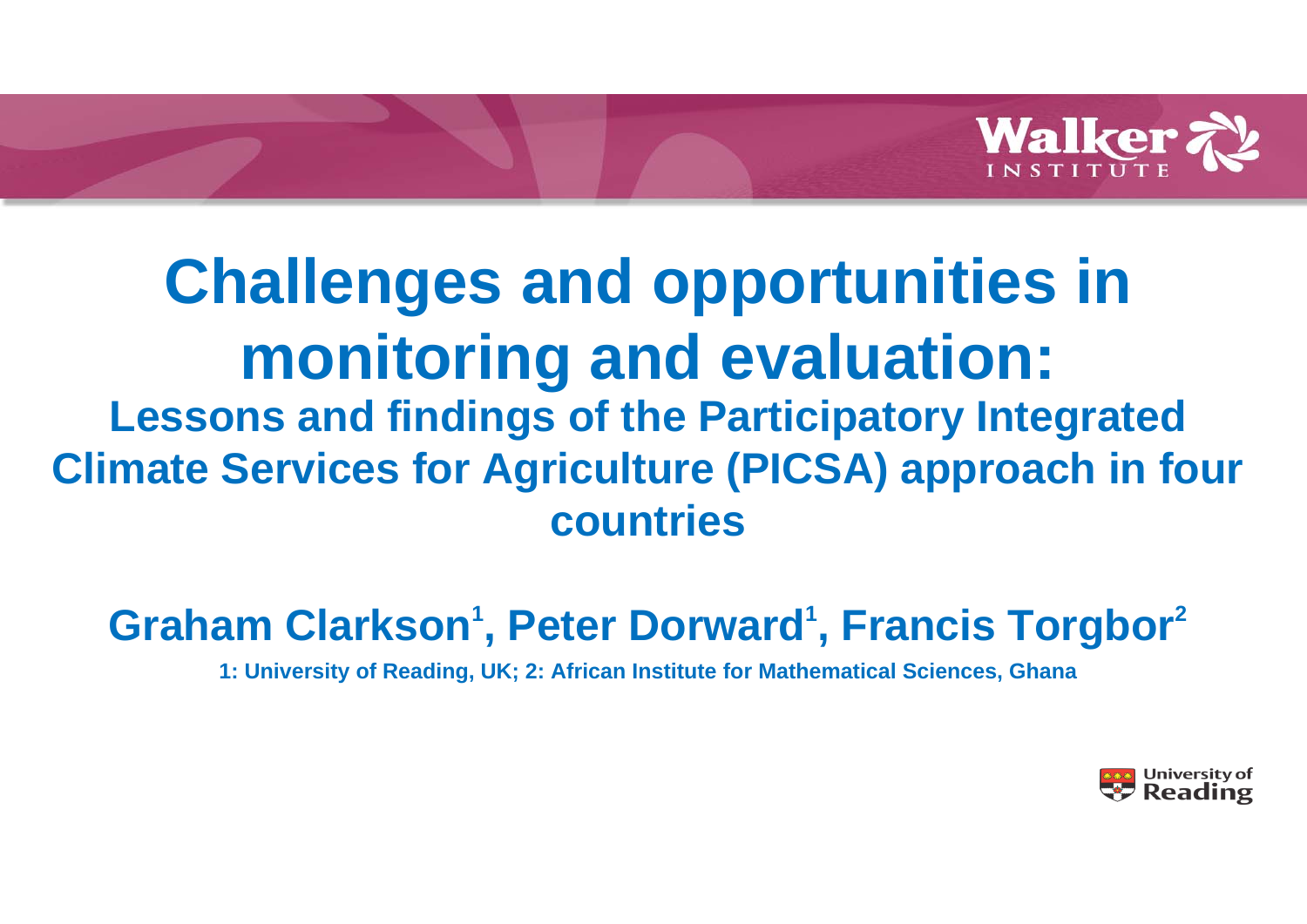



- What is PICSA
- Elements of M&E
- Rationale behind PICSA approach to M&E
- Example results from M&E

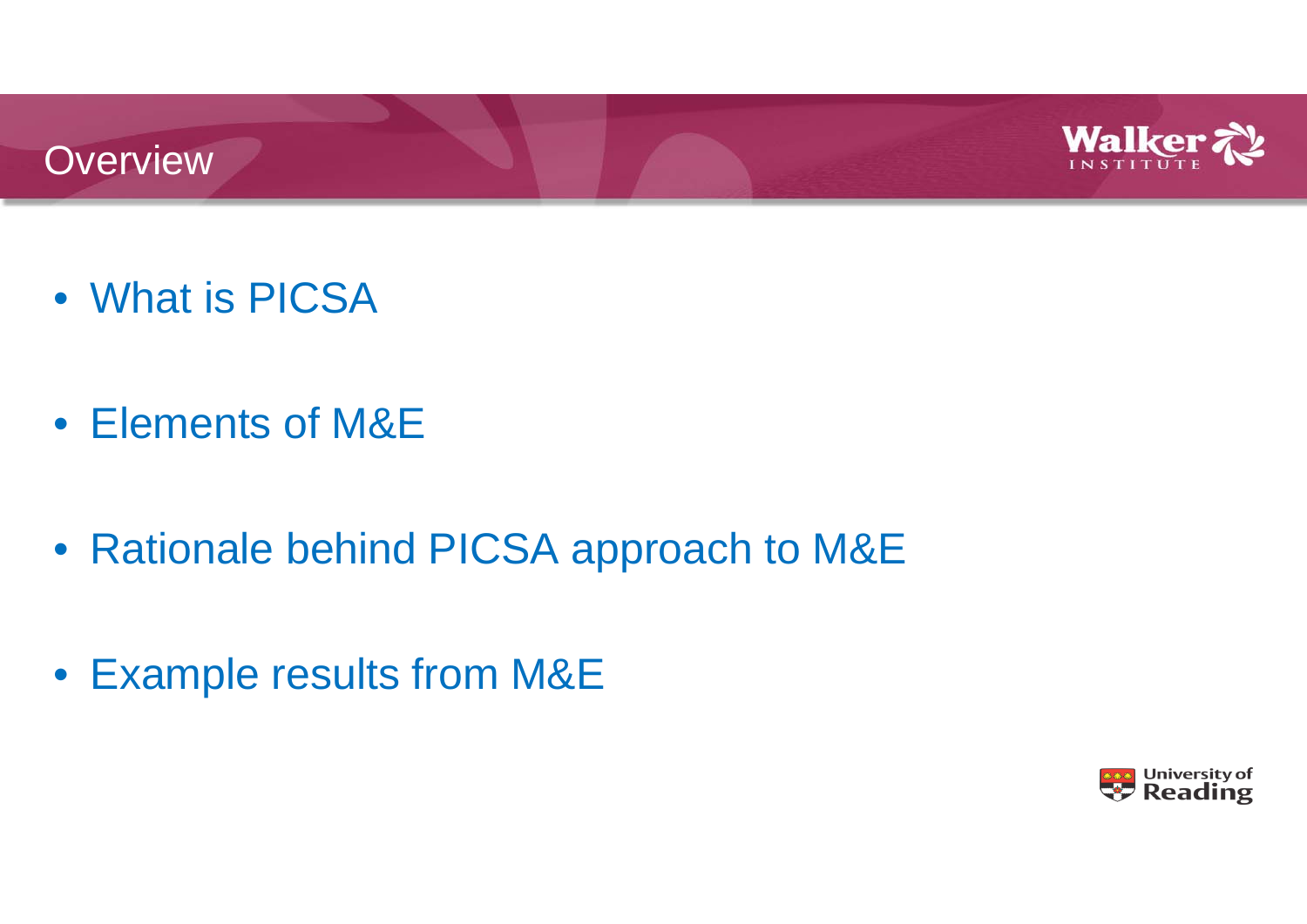#### PICSA



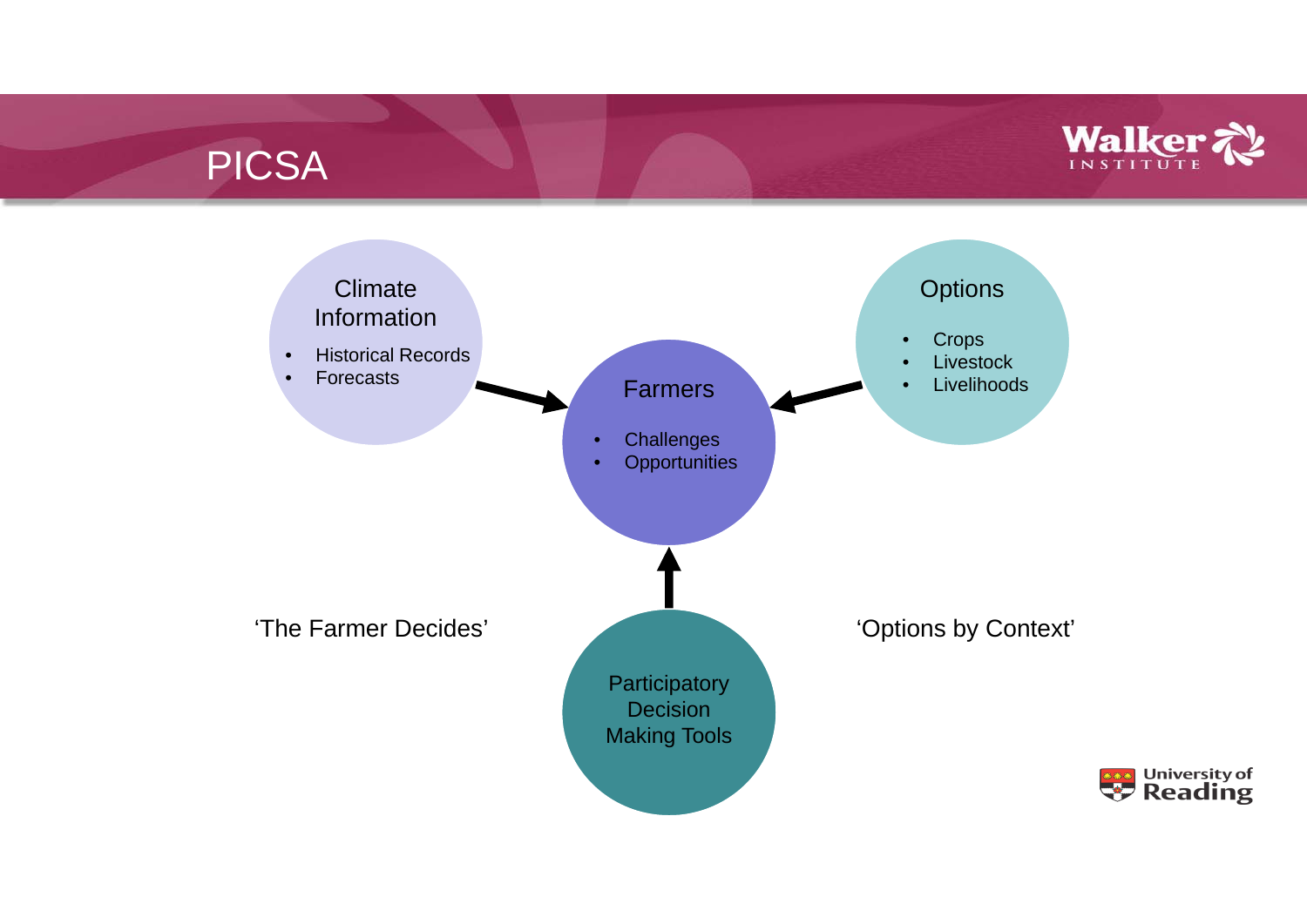#### **Walke** Key challenges in the design of effective M&E for PICSA

- Baseline is difficult for before / after comparison
	- Prevailing weather conditions are more likely to have a greater impact than any of the changes farmers make
- Comparison / counterfactual for control intervention
	- The approach is designed so that farmers are able to spread the information and tools to their peers: success would leave no comparisons
	- Weather conditions are likely to be very different in different areas: so again, potentially more important than changes in practice

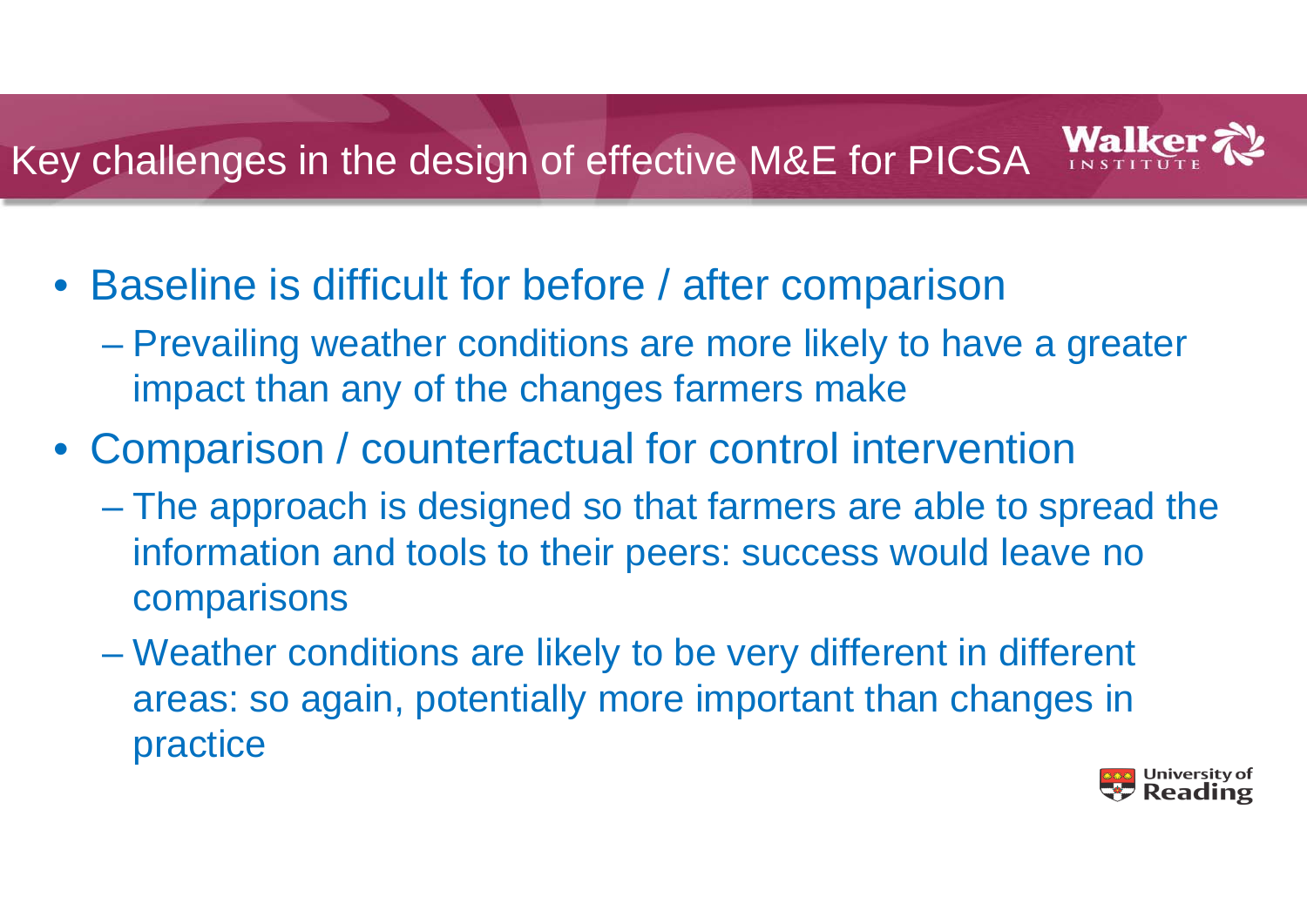

#### • Ghana

- CCAFS funded CASCAID project
- Malawi
	- –In partnership with CCAFS and WFP in the GFCS programme
- Tanzania
	- –In partnership with CCAFS and WFP in the GFCS programme
- Rwanda
	- –USAID funded Climate Services for Agriculture project

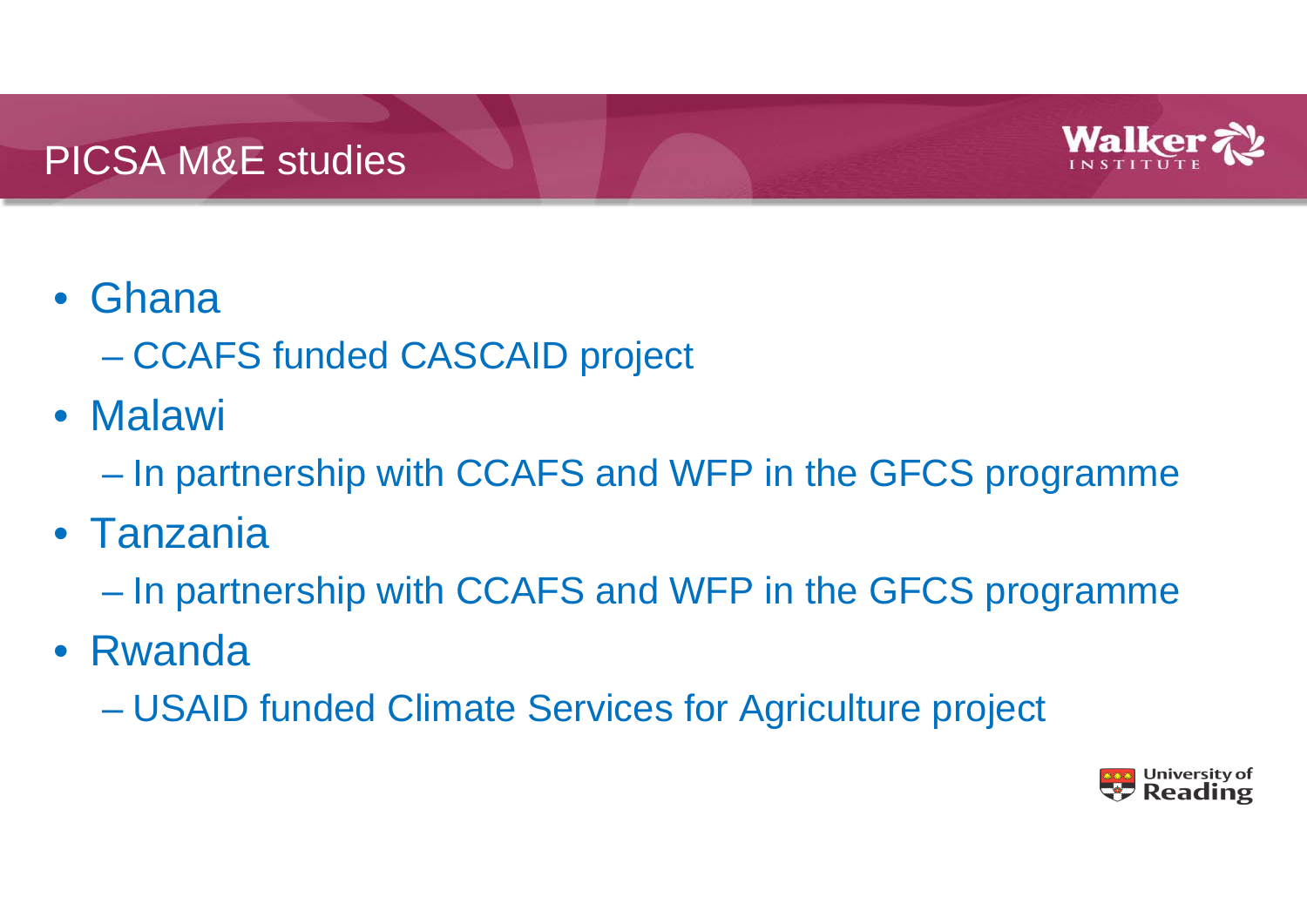#### Elements of PICSA M&E



- Monitoring by implementers
- Case study visits
- Planning and Review process
- Post season discussion and feedback
- Quantitative survey (using ODK)
- Qualitative follow up

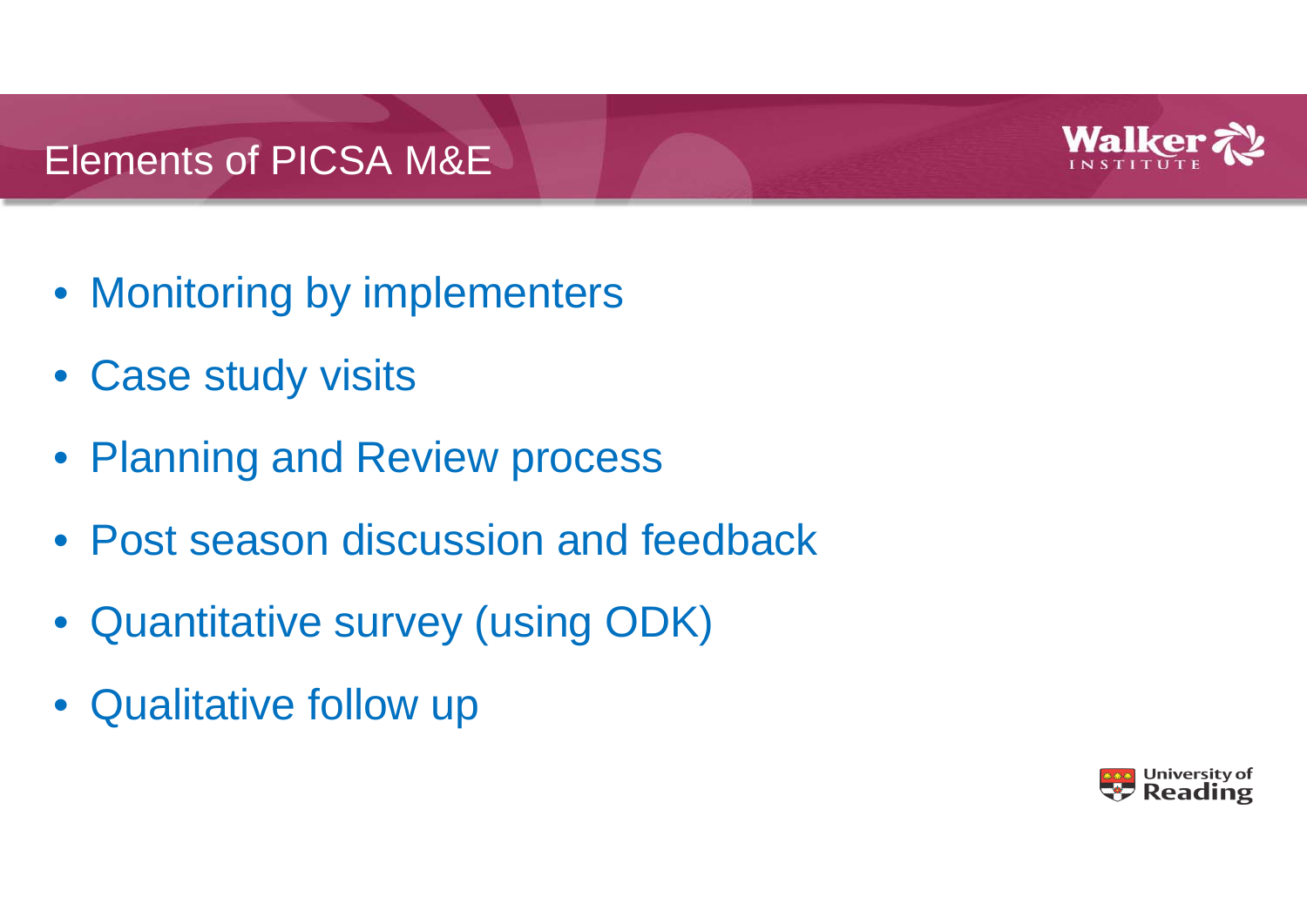

- Detailed understanding of farmers reactions to the training i.e. do you understand the different elements, are they useful, have you used them in your decision making
- Understanding of a broad range of changes that farmers may make
- Links/attribution between training and those changes
- Farmer perception of impact of changes
- More detailed follow-up to these perceptions using qualitative methods

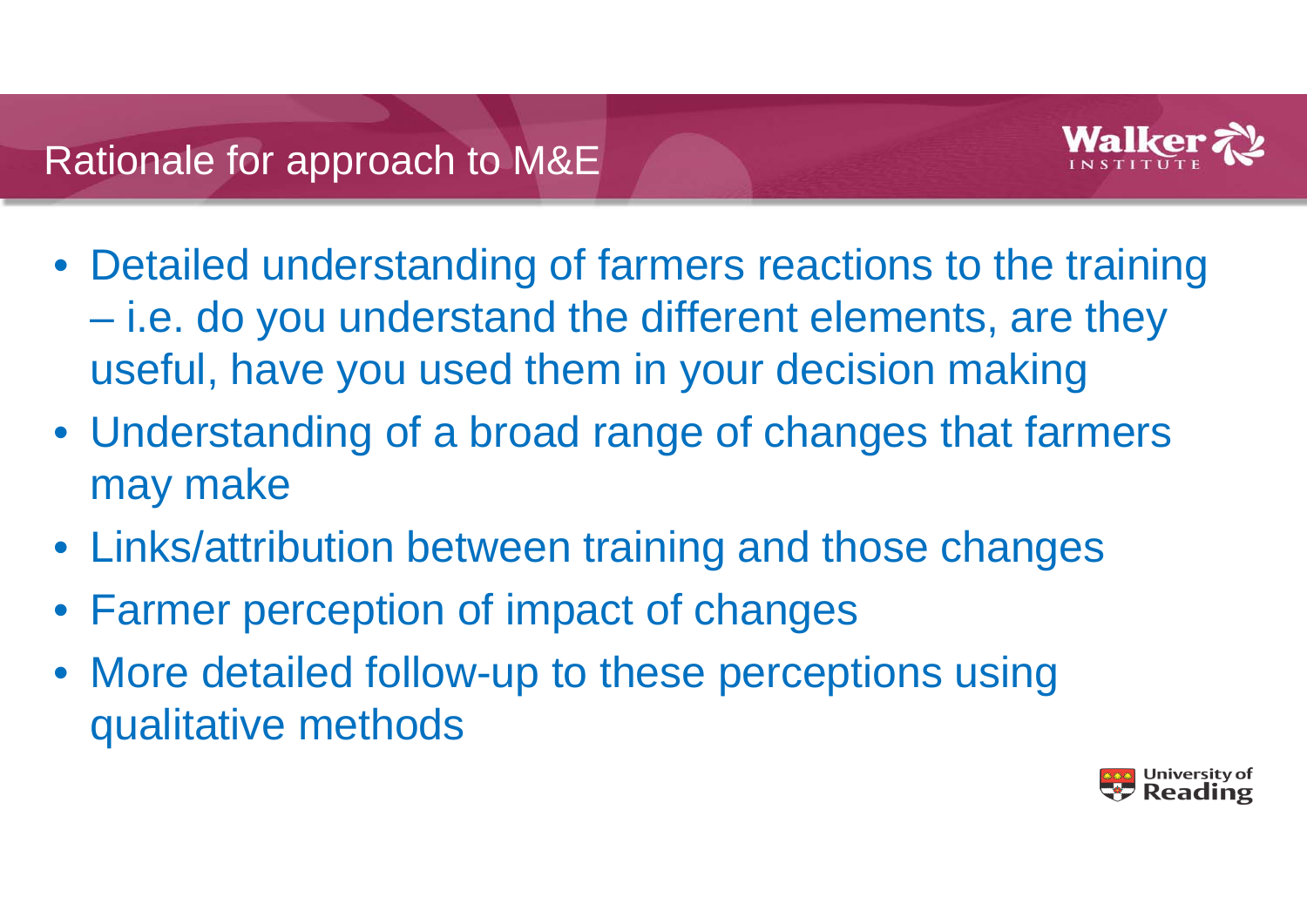#### PICSA in the north of Ghana



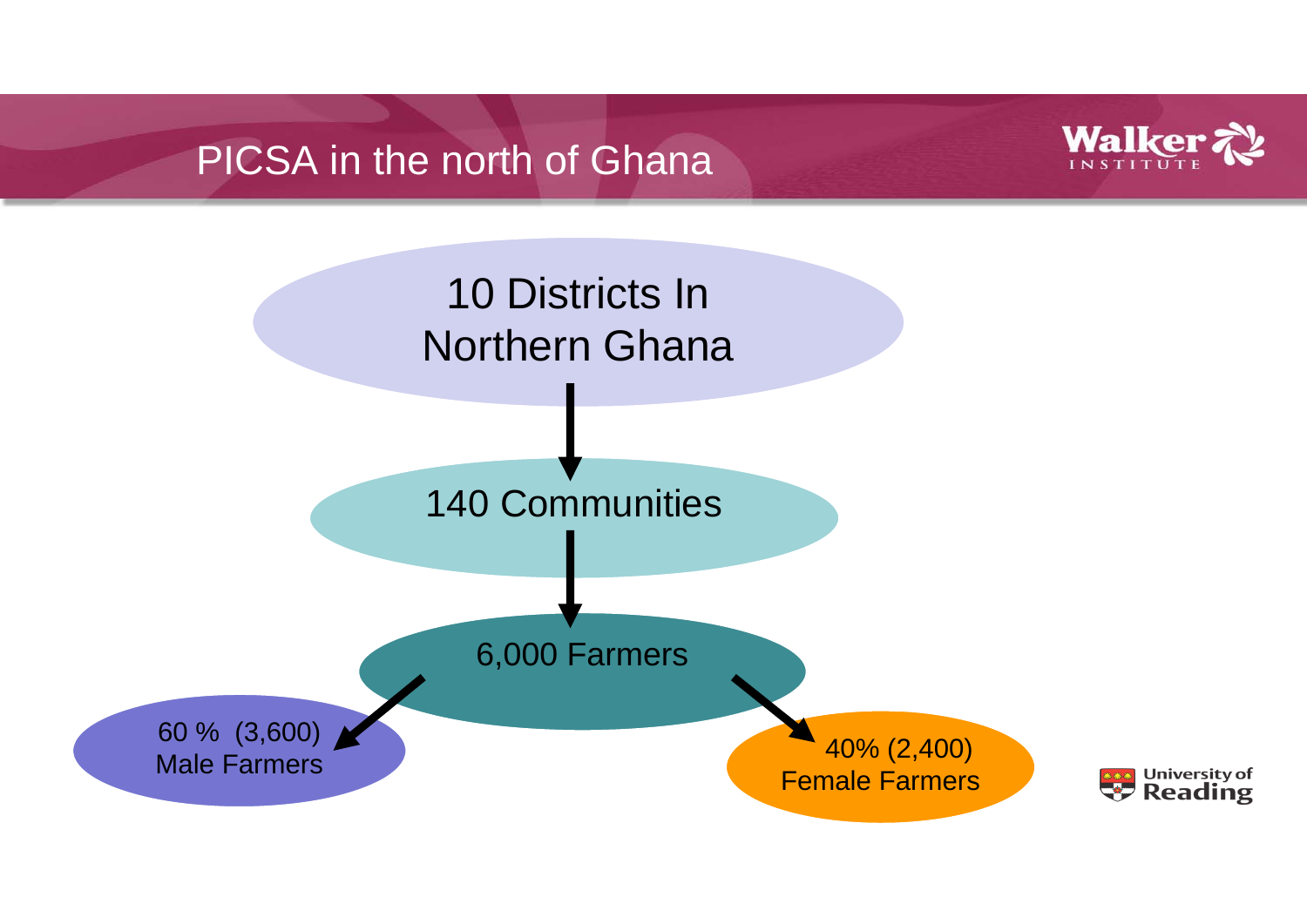#### Example results



|                                                                                                     | Ghana<br>$(n=416)$ | $(n=193)$ | Malawi Tanzania<br>$(n=611)$ | Rwanda<br>$(n=207)$ |
|-----------------------------------------------------------------------------------------------------|--------------------|-----------|------------------------------|---------------------|
| % making changes in crops, livestock or livelihood<br>enterprises as a result of PICSA training     | 97%                | 82%       | 52%                          | 98% *               |
| % using participatory budgets in their planning and<br>decision making                              | 93%                | 80%       | 83%                          | 94%                 |
| % of farmers using historical climate information in their<br>planning and decision making          | 93%                | 86%       | 85%                          | 96%                 |
| % of farmers 'better able to cope with bad seasons caused<br>by the weather' following the training |                    | 80%       | 88%                          | 97%                 |
| % of PICSA trained farmers who had shared the<br>information / tools with peers                     | 84%                | 85%       | 88%                          | 83%                 |
|                                                                                                     |                    |           |                              |                     |

\* In Rwanda the survey was completed prior to the season so changes are 'planned'

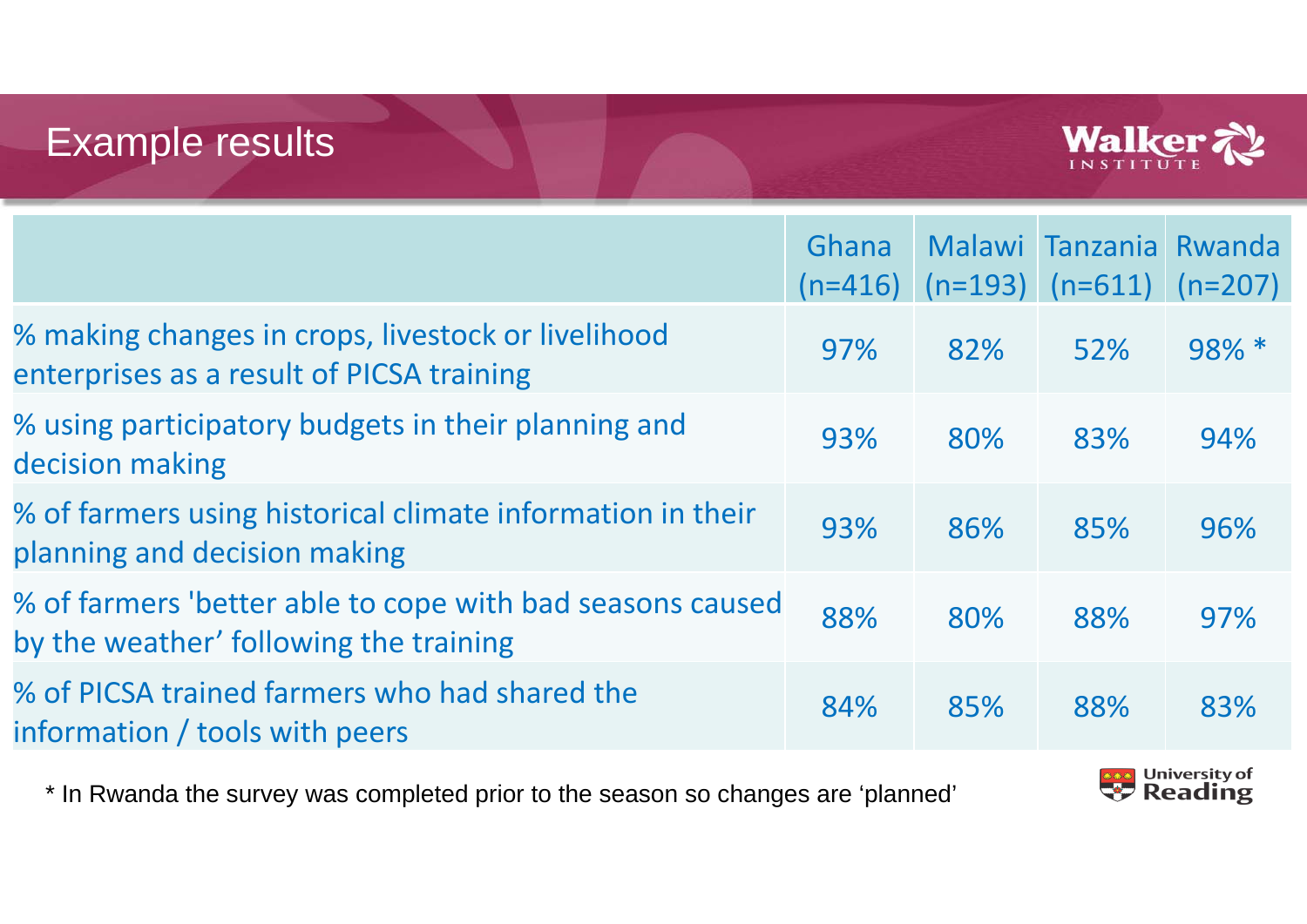#### Changes to crop enterprises in Ghana



# 0% 10% 20% 30% 40%I grew a new or different crop I grew a new or different variety variety in my crop enterprise % of respondents (n=416)

I increased the scale at which I grew a crop or

I decreased the scale at which I grew a crop or variety or stopped growing it

I changed the date that I planted my crops

I changed the type or amount of inputs that I used

I changed the way that I manage my land and / or my crops because of the information that I…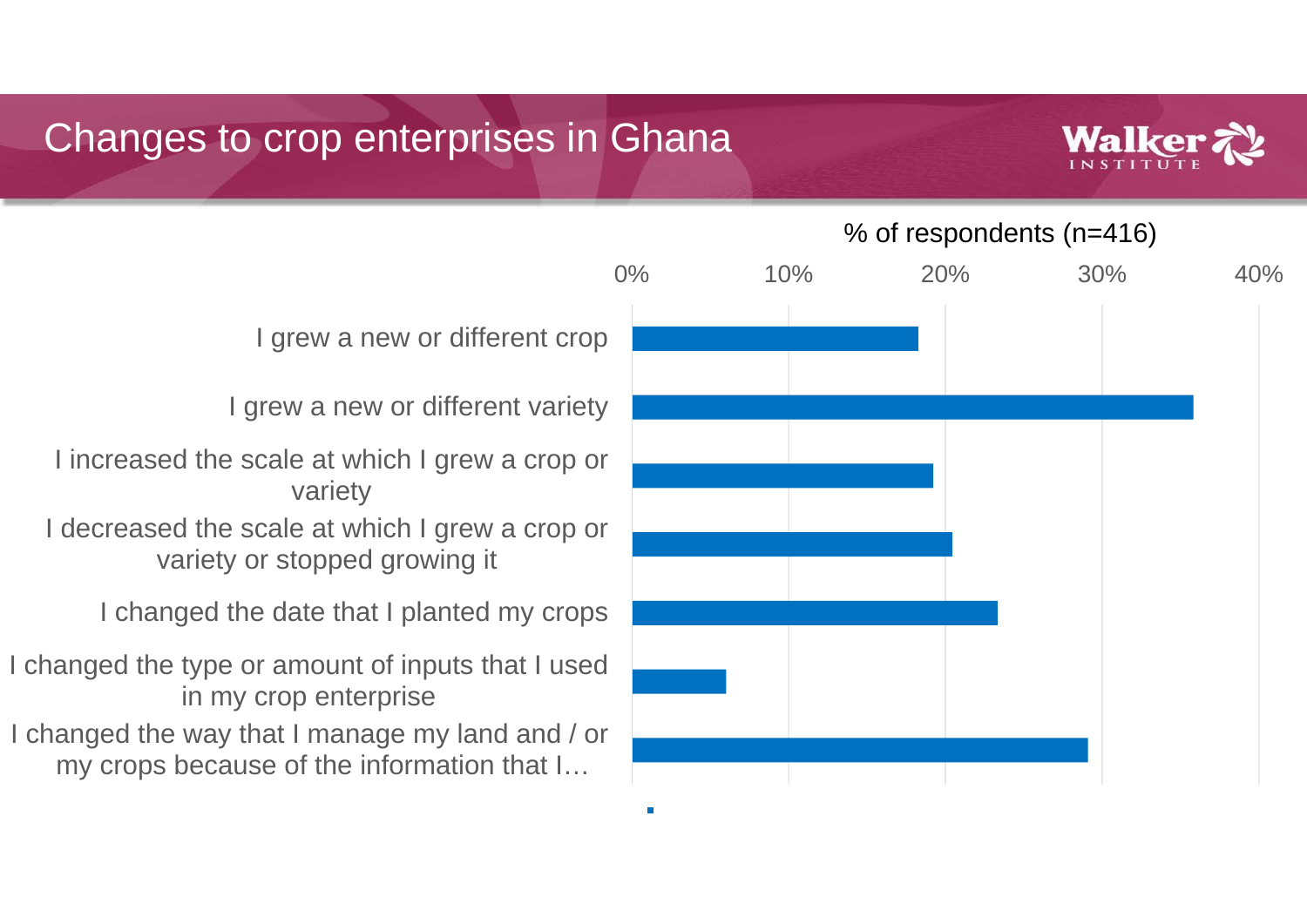



Farmer starting a small business selling soya beans







Farmer engaging in a new livelihood, making and selling shoes

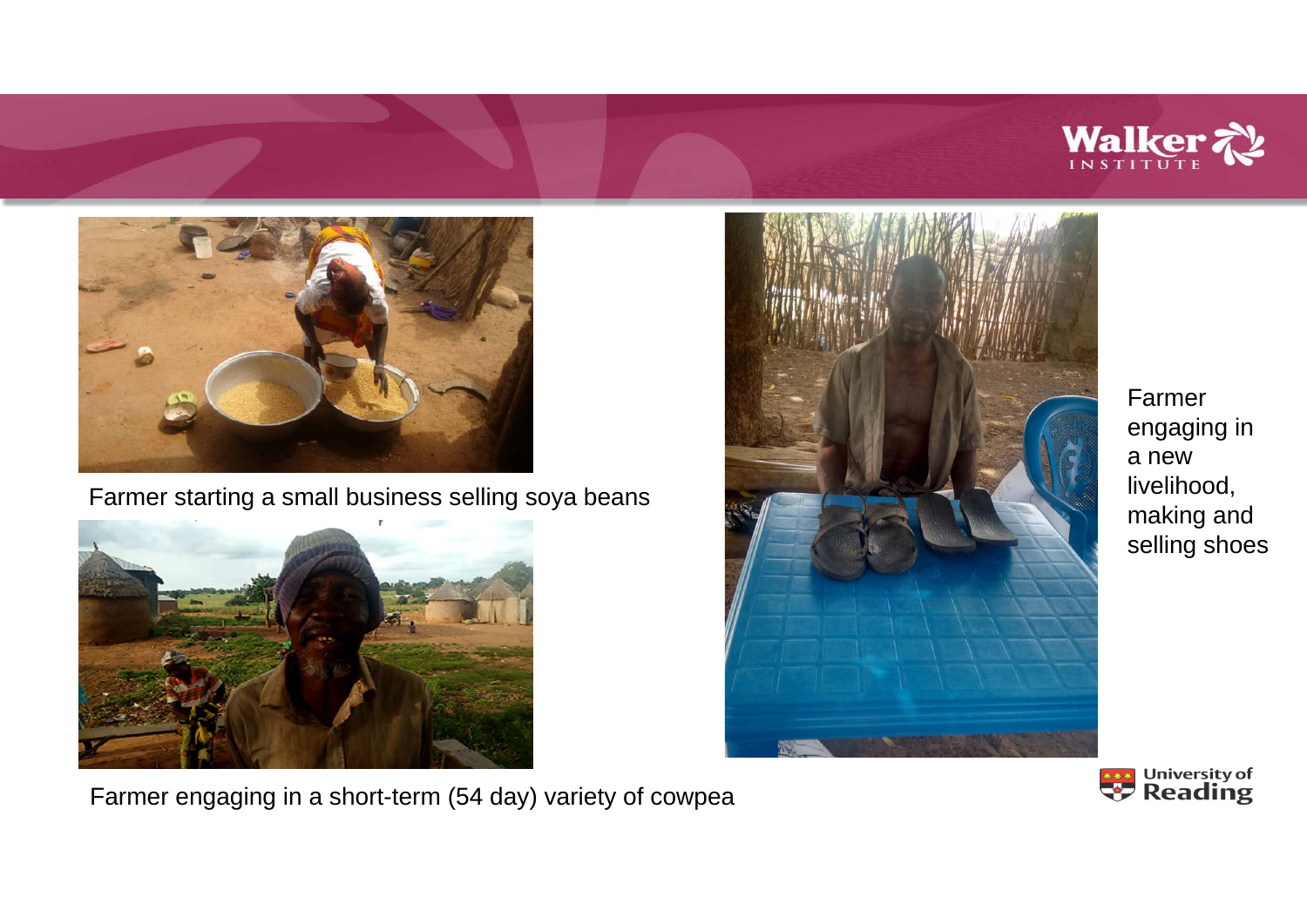

| <b>Farmer</b>                            | <b>Changes</b>                                                                                                      | <b>Impact</b>                                                                                                                                                                                                         |
|------------------------------------------|---------------------------------------------------------------------------------------------------------------------|-----------------------------------------------------------------------------------------------------------------------------------------------------------------------------------------------------------------------|
| Male farmer, northern<br>region, Ghana   | Reduced the scale of maize<br>farm and used early maturing<br>variety                                               | Increased maize yield by 3 bags and reduced cash<br>losses. Extra bags helped feed his family for 4 months<br>and money saved helped pay school fees and<br>purchase a goat                                           |
| Female farmer, northern<br>region, Ghana | Started regularly feeding and<br>vaccinating her livestock                                                          | Increased profit from selling her sheep which was<br>used to pay her son's school fees; some was used to<br>purchase food and some to purchase two sheep                                                              |
| Female farmer, Balaka,<br><b>Malawi</b>  | Early maturing maize and<br>conservation farming techniques                                                         | After a difficult season, she was able to harvest while<br>others weren't. Paid daughter's school fees, fed<br>extended family and bought seeds for the coming<br>season (incl. trying new crops)                     |
| Male farmer, Longido,<br>Tanzania        | Introduced new cattle breed<br>(more suited to dry<br>environments), reduced the size<br>of his herd and vaccinated | Some of the remaining money from sales of local<br>breed were invested in building a house. He has also<br>started to engage in agriculture, planting maize, some<br>trees and vegetables which helps feed his family |

Case studies

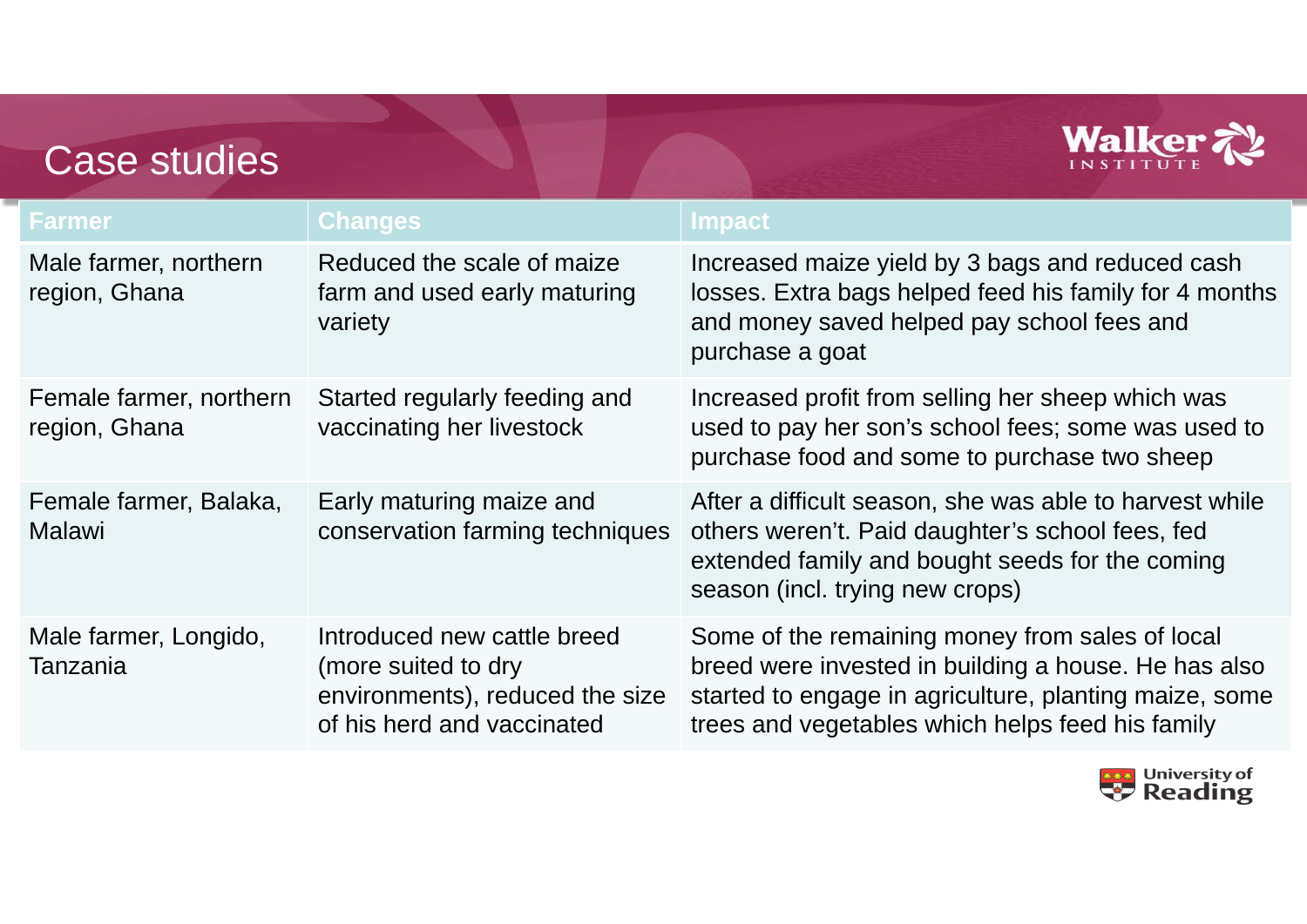#### In conclusion



- Several elements of M&E to better understand the process by which climate services / PICSA influences / drives change
- Triangulation is important. Qualitative is more time consuming and requires more skills / training but is important to understand depth and process
- Farmers are reacting positively to the PICSA approach and are making changes to their practices
- We are continuing to learn and improve PICSA and to develop it for new environments